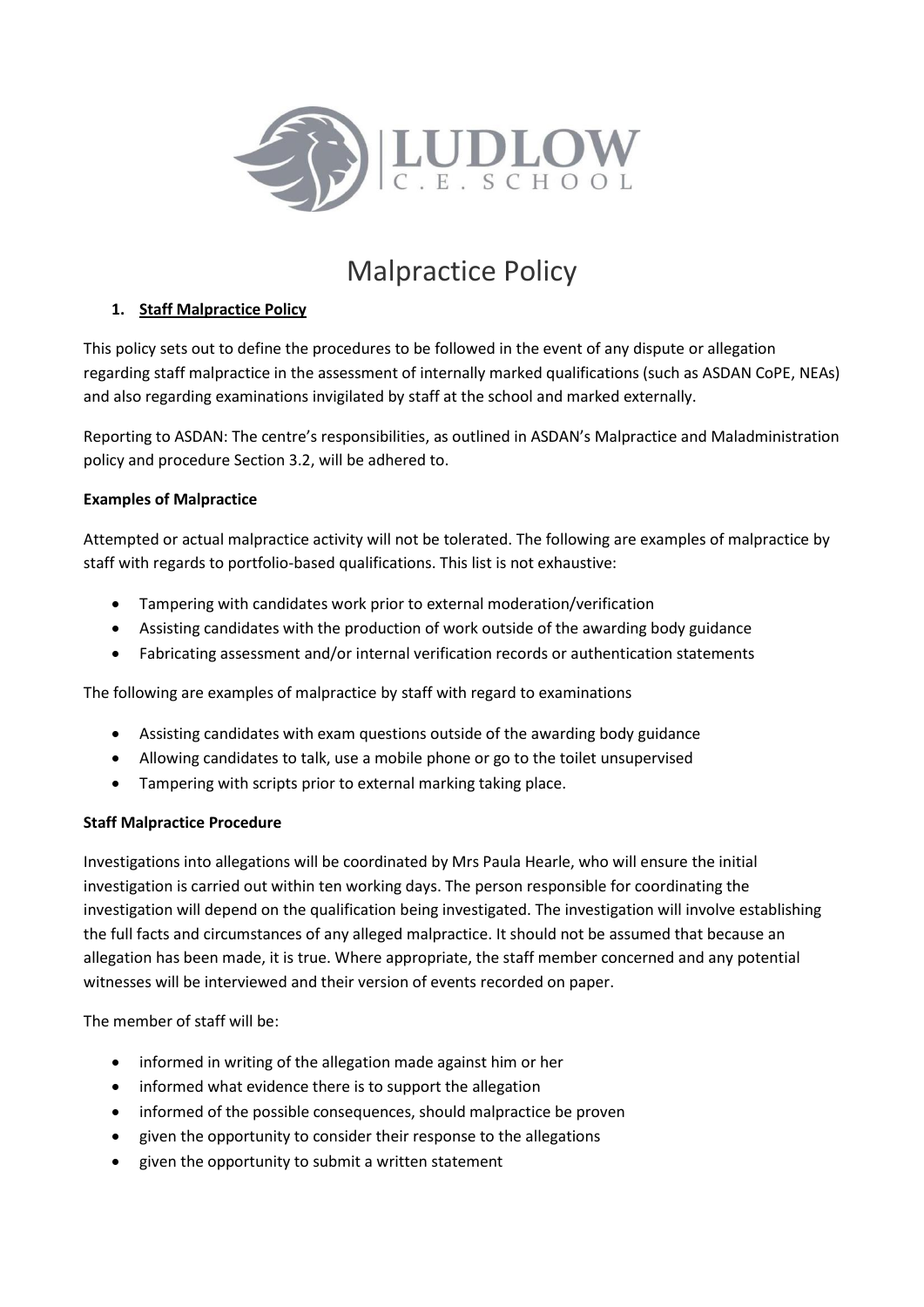- given the opportunity to seek advice (as necessary) and to provide a supplementary statement (if required)
- informed of the applicable appeals procedure, should a decision be made against him/her
- informed of the possibility that information relating to a serious case of malpractice will be shared with the relevant awarding body and may be shared with other awarding bodies, the regulators Ofqual, the police and/or professional bodies, including the GTC

If work is submitted for moderation/verification or for marking which is not the candidate's own work, the awarding body may not be able to give that candidate a result.

#### **Staff Malpractice Sanctions**

Where a member of staff is found guilty of malpractice, Ludlow Church of England School may impose the following sanctions:

- 1) **Written warning**: Issue the member of staff with a written warning stating that if the offence is repeated within a set period of time, further specified sanctions will be applied
- 2) **Training**: Require the member of staff, as a condition of future involvement in both internal and external assessments to undertake specific training or mentoring, within a particular period of time, including a review process at the end of the training
- 3) **Special conditions**: Impose special conditions on the future involvement in assessments by the member of staff
- 4) **Suspension**: Bar the member of staff in all involvement in the administration of assessments for a set period of time
- 5) **Dismissal**: Should the degree of malpractice be deemed gross professional misconduct, the member of staff could face dismissal from their post

#### **Appeals**

The member of staff may appeal against sanctions imposed on them. Appeals will be conducted in line with the organisations Complaints and Appeals Policy and procedure.

## **2. Candidate Malpractice Policy**

This policy sets out to define the procedures to be followed in the event of any dispute or allegation regarding candidate malpractice in the assessment of internally marked qualifications (such as ASDAN CoPE) and also regarding examinations marked externally.

#### **Examples of Malpractice**

Attempted or actual malpractice activity will not be tolerated. The following are examples of malpractice by candidates with regards to portfolio-based qualifications. This list is not exhaustive:

- Plagiarism: the copying and passing off as the candidate's own work, the whole or part of another person's work
- Collusion: working collaboratively with other learners to produce work that is submitted as the candidate's only
- Failing to abide by the instructions of an assessor this may refer to the use of resources which the candidate has been specifically told not to use
- The alteration of any results document